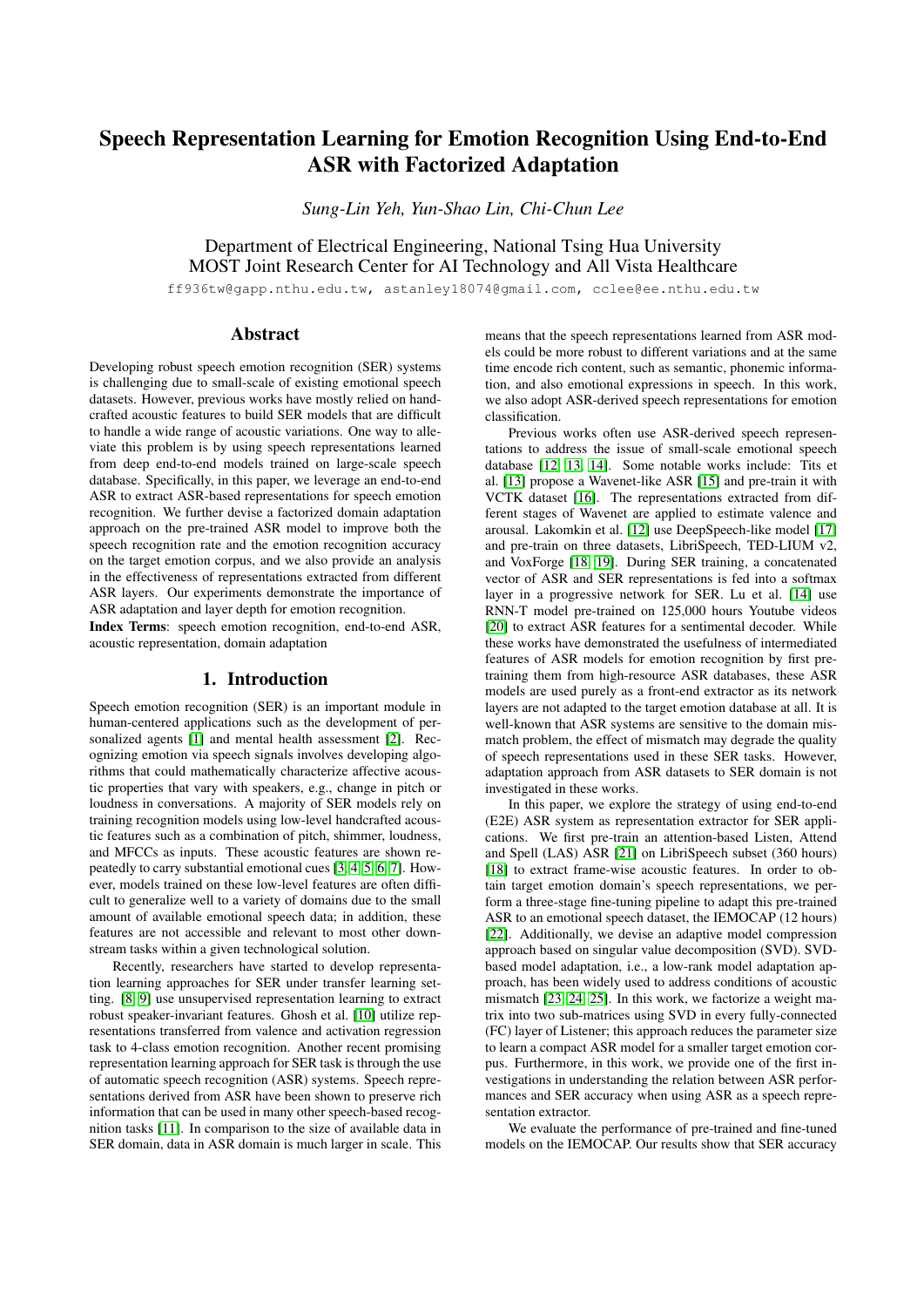

Figure 1: *The proposed framework. We adopt SVD-based model adaptation to FC layers in the encoder of LAS.*

is correlated with ASR performance on the target emotional corpus, i.e., the quality of ASR representations is critical. The fine-tuned LAS outperforms pre-trained LAS by 24.0% in word error rate (WER), 2.1% for emotion recognition accuracy. Finally, our experiments also show that ASR representations from a lower layer of Listener are more suitable for the speech emotion recognition task [\[11\]](#page-4-10), i.e., achieving the best 66.0% emotion recognition rate.

# 2. Methodology

Figure 1 shows the proposed procedure for E2E ASR representation learning and emotion recognition task. First, we train a LAS model on LibriSpeech subset. Then, we perform domain adaptation approaches include full model fine-tuning and SVD-based model adaptation. Finally, we freeze the parameters of Listener in order to use it to extract frame-wise hidden representations as input to train the emotion recognition network. We also extract features from the first pBLSTM layer (pBLSTM+FC Layer) to see if representations from a lower layer are more informative. We analyze the emotion recognition performance using different ASR encoders: pre-trained LAS, fine-tuned LAS and structured LAS.

## 2.1. Datasets

LibriSpeech is a benchmark speech recognition dataset of read English speech publicly available for download [\[18\]](#page-4-17). We pre-train LAS model on the LibriSpeech train-clean-360 subset that contains 360 hours of audio samples with 921 speakers and evaluate our models with pre-defined validation and test sets.

IEMOCAP is a well-known conversational SER dataset that consists of five sessions, each session consists of different conversational scenarios between two speakers [\[22\]](#page-4-21). In total, the IEMOCAP contains 10 speakers and 12 hours of audio recordings. In this paper, we conduct four emotion classes classification: {anger, happiness+excitement, neutral, sadness}, where happiness and excitement are combined as happiness. The distributions of total 5531 utterances are: {19.9%, 29.5%, 30.8%,  $19.5\%$ .

# 2.2. LAS Model

The LAS model [\[21\]](#page-4-20) is a sequence-to-sequence network that consists of an encoder (i.e. acoustic model), a decoder (i.e. language model) with an attention layer between them that learns to align input acoustic signals to output character sequences. Given an input sequence of acoustic feature

 $X = \{x_1, ..., x_T\}$  with T timesteps, LAS outputs  $p(Y|X) =$  $p(y_1|X),..., p(y_L|X)$ , a sequence of posterior probability vectors of output characters, where  $L$  is the length of the output sequence,  $L \leq T$ . The encoder is a stack of two pyramidal BLSTM (pBLSTM) layers on top of a BLSTM layer, each pBLSTM layer is a combination of a FC layer after a pBLSTM shown in Figure 1. The encoder encodes input sequence  $X$  into high-level features  $h = \{h_1, ..., h_U\}$  with  $U \leq T$ . The decoder consists of two LSTM layers and an attention layer [\[21\]](#page-4-20) that maps h to character sequences  $Y<sup>1</sup>$  $Y<sup>1</sup>$  $Y<sup>1</sup>$ . In this work, we take the encoder to extract ASR representations  $h$  for SER training.

We pre-train LAS on LibriSpeech train-clean-360 subset [\[18\]](#page-4-17), a relatively small amount of source data compared with dataset used in [\[12,](#page-4-11) [14\]](#page-4-13), with MFCCs 39 (13+delta+accelerate) features. Moreover, we improve LAS by applying label smoothing and speed perturbation [\[27,](#page-4-25) [28\]](#page-4-26). For speed perturbation, we augment a speech signal by re-sampling it at speed factors 0.9 and 1.1. These techniques improve the generalization of LAS.

#### 2.3. ASR Fine-tuning

Although several generalization techniques have been applied to prevent ASR models from over-fitting to source training data, ASR models remain sensitive to domain mismatch problems. Pre-trained ASR models often fail to consider idiosyncratic characteristics of speech samples from other domains, such as environmental noise, speaking speed and tone. Moreover, training customized ASR systems in SER domain is impractical due to the small scale of emotional speech datasets. We hypothesize that building a domain-adapted ASR can benefit the performance of the downstream task, i.e. speech emotion recognition. To adapt ASR models trained on an audio read dataset (LibriSpeech) to a conversational dataset that contains emotional expressions in speech signals (IEMOCAP), we fine-tune pretrained ASR on the IEMOCAP with a three-stage fine-tuning pipeline as Figure 2 shows.

Initially, we fine-tune the encoder (acoustic model) and freeze the weights in the decoder. This stage aims at alleviating the acoustic mismatch between the LibriSpeech and the IEMCOAP. Also, stage-1 has the most effect on the IEMOCAP ASR performance. In the second stage, we freeze the fine-tuned encoder, and update the weights of the decoder to fit the lexical characteristics of the IEMOCAP. Finally, we fine-tune the full model weights. Compared with pre-training process, we fine-tune ASR models with a smaller learning rate and a lower probability of teacher forcing. During fine-tuning, speed perturbation and label smoothing are also applied. We use fine-tuned LAS to extract domain-aware speech representations for emotion recognition.

#### 2.4. SVD-based Model Adaptation

SVD-based domain adaptation is a model adaptation technique that removes redundant parameters of a pre-trained model, it provides compact representations when we adapt pre-trained models to a smaller target domain [\[24,](#page-4-23) [23,](#page-4-22) [29\]](#page-4-27). We conduct low-rank matrix decomposition to FC layers in the encoder to reduce the number of adapted parameters and obtain domainspecific acoustic model. For an  $m \times n$  weight matrix W in a FC layer, we approximate it with two low-rank matrices as shown in the right side of Figure 1. The factorized FC layer

<span id="page-1-0"></span><sup>1</sup>Our E2E ASR implementation in tensorflow: [https://github.com/](https://github.com/30stomercury/Automatic-Speech-Recognition) [30stomercury/Automatic-Speech-Recognition](https://github.com/30stomercury/Automatic-Speech-Recognition).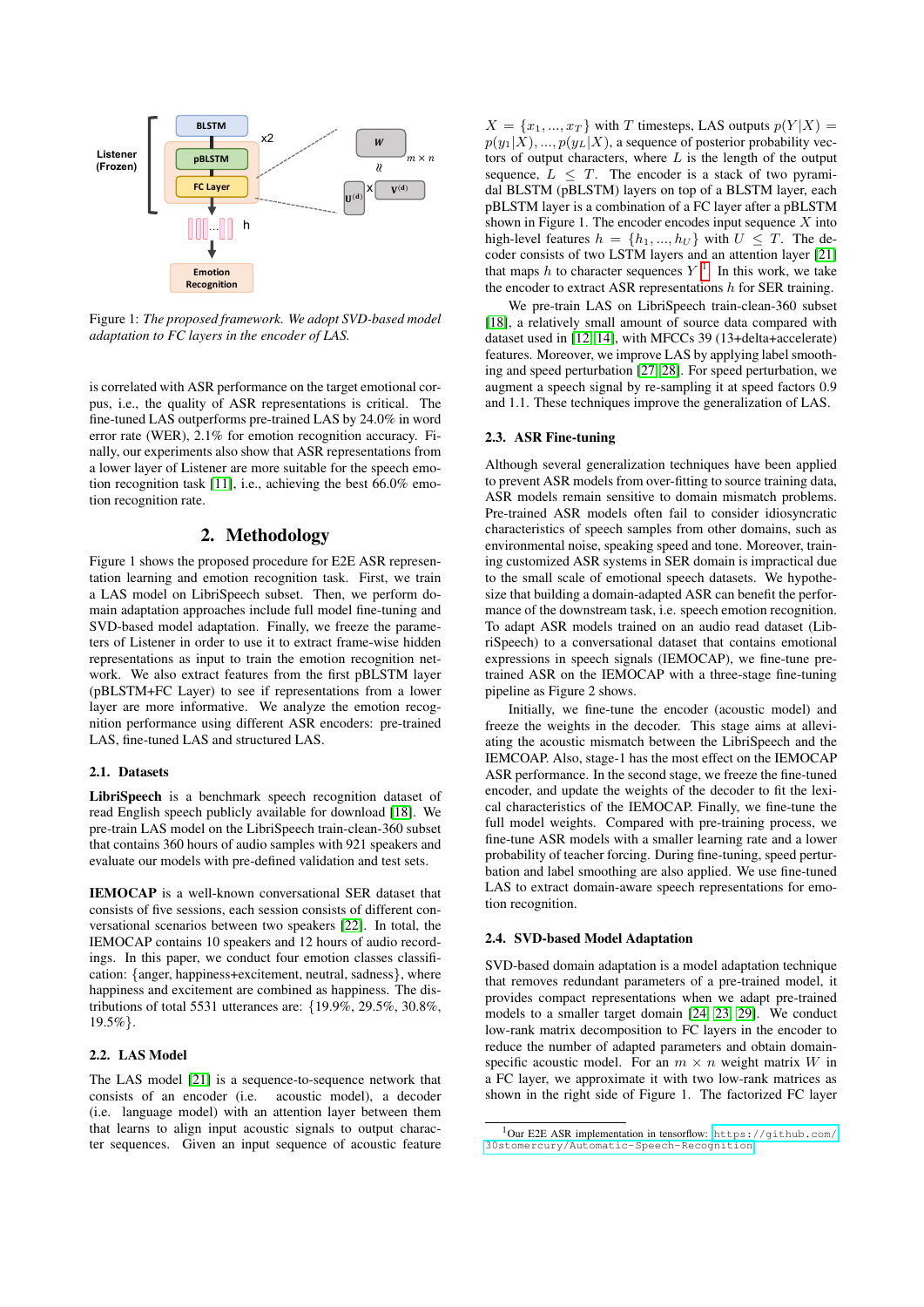

Figure 2: *The proposed three-stage fine-tuning, we fine-tune LAS trained on LibriSpeech with the IEMOCAP. Different parts of LAS are frozen in different stages.*

becomes:

$$
FC(x) = \tanh(xW + b)
$$
  
\n
$$
\approx \tanh(xU^{(d)}V^{(d)\mathsf{T}} + b)
$$
 (1)

where  $U^{(d)}$  is a matrix of size  $m \times r$ ,  $V^{(d)}$ <sup>T</sup> is a matrix of size  $r \times n$ . Moreover, we conduct SVD approximation of W to initialize factorized weights. With the help of SVD initialization, adaptation of the encoder (i.e., acoustic model) achieves faster convergence [\[30,](#page-4-28) [24\]](#page-4-23).

$$
W_{n \times m} = U_{m \times n} \Sigma_{n \times n} V_{n \times n}^{\mathsf{T}}
$$
  
\n
$$
\approx U_{m \times r} \Sigma_{r \times r} V_{r \times n}^{\mathsf{T}}
$$
  
\n
$$
\approx U_{m \times r} N_{r \times n}
$$
 (2)

where  $\Sigma_{n\times n}$  is a diagonal matrix with singular values of W in descending order,  $r \leq n$ . We then keep first r singular values of W and assign values of low-rank matrices  $U_{m \times r}$  to  $U^{(d)}$ ,  $N_{r \times n}$  to  $V^{(d)}$ . The number of parameters are reduced from mn to  $r(m + n)$ . After decomposition, we apply the above three-stage fine-tuning to the structured LAS as well.

#### 2.5. SER Model

Speech emotion recognition in the IEMOCAP is our target recognition task. The goal of SER model is to predict the 4 class emotion. In this paper, we employ  $IAAN<sup>2</sup>$  $IAAN<sup>2</sup>$  $IAAN<sup>2</sup>$  as our emotion classifier [\[31\]](#page-4-29) that predicts emotion by leveraging contextual information from the current speaker and his/her interlocutor. IAAN includes two GRUs to model contextual information. An interaction-aware attention network is utilized to incorporate contextual information into the target utterance emotion modeling. To lower the computational cost, we use a unidirectional GRU in this work instead of a bidirectional GRU used in [\[31\]](#page-4-29).

As Figure 1 shown, we use encoder from pre-trained or fine-tuned LAS to extract ASR representations of the target utterance, the previous utterance of the current speaker and the previous utterance of the interlocutor. The details of the IAAN model architecture can be found in [\[31\]](#page-4-29). Note that the parameters of the encoder are frozen during the training stage of emotion classification.

# 3. Experimental Setup and Results

## 3.1. Experimental Setup

#### *3.1.1. Model and Training Details*

ASR pre-training is conducted on LibriSpeech train-clean-360 subset. After pre-training, we fine-tune LAS on the IEMOCAP. Special tokens in the IEMOCAP transcriptions like [LAUGH-TER], [BREATHING] and [GARBAGE] are removed since LibriSpeech have no such annotations. We compute 39 dimensional MFCC features (13-dimensional Mel-frequency cepstral coefficients with  $\Delta$  and  $\Delta\Delta$ ) every 10 ms. We use MFCC-39 with per-utterance CMVN as ASR input. We employ a BLSTM and two pBLSTMs with cell units 256 for each direction in Listener. For the Speller, we use two LSTMs with 512 cell units. The size of weights in Listener, i.e.  $m \times n$ , is  $1024 \times 512$ . During pre-training, the learning rate is set as 1e-4 and a mini-batch size is set as 32. While fine-tuning, we use a smaller learning rate 1e-5 and 10% dropout rate. Also, we apply teacher forcing with probability 1 in the first two fine-tuning stages, 0.8 of teacher forcing probability in the final stage of fine-tuning. While performing SVD-based domain adaptation, we pick  $r = 256$ . In total, we compressed 10% of the original parameters. For the emotion classification network, we use three GRUs with 1024 cell units. We use the learning rate 1e-4 and a mini-batch size 64. All IAAN models are trained on representations extracted from the ASR encoder.

#### *3.1.2. Baselines*

We report word error rate (WER) of LAS on both datasets. For emotion recognition, we present unweighted accuracy (UA) and weighted accuracy (WA), UA is the average of accuracies of each category, WA is the percentage samples correctly classified. We compare different model baselines to examine the effectiveness of domain adaptation on both tasks. In all of our experiments, we use a leave-one-session-out cross validation instead of leave-one-speaker-out cross-validation used in related work [\[13,](#page-4-12) [14\]](#page-4-13). Leave-one-speaker-out cross-validation tends to give a higher performance due to the natural interlocutor dependency. This assures our evaluation is truly speaker-independent and resembles real-world scenarios.

Table 1 presents our experiments of transfer learning and model adaptation baselines.

Pre-trained LAS: The baseline LAS [\[21\]](#page-4-20) pre-trained on LibriSpeech train-clean-360.

Baseline LAS: The LAS model directly trained on the IEMO-CAP without pre-training.

Fine-tuned LAS: The LAS model fine-tuned on the IEMO-CAP. We perform three-stage fine-tuning pipeline and fine-tune full model.

Structured LAS: The structured LAS fine-tuned on the IEMO-CAP. The weights of FC layers in Listener network is approximated by low-rank matrices with SVD-based initialization.

Table 2 summarizes the results of emotion recognition with representations extracted from different layer depths. A pBLSTM Layer is a stack of a pBLSTM and a FC layer in Figure 1. We experiment using representations derived from the first and the second pBLSTM layer. We denote pBLSTM-Layer, as the  $i^{th}$  pBLSTM layer.

<span id="page-2-0"></span><sup>2</sup>Our SER implementation in tensorflow: [https://github.com/](https://github.com/30stomercury/Interaction-aware-Attention-Network) [30stomercury/Interaction-aware-Attention-Network](https://github.com/30stomercury/Interaction-aware-Attention-Network).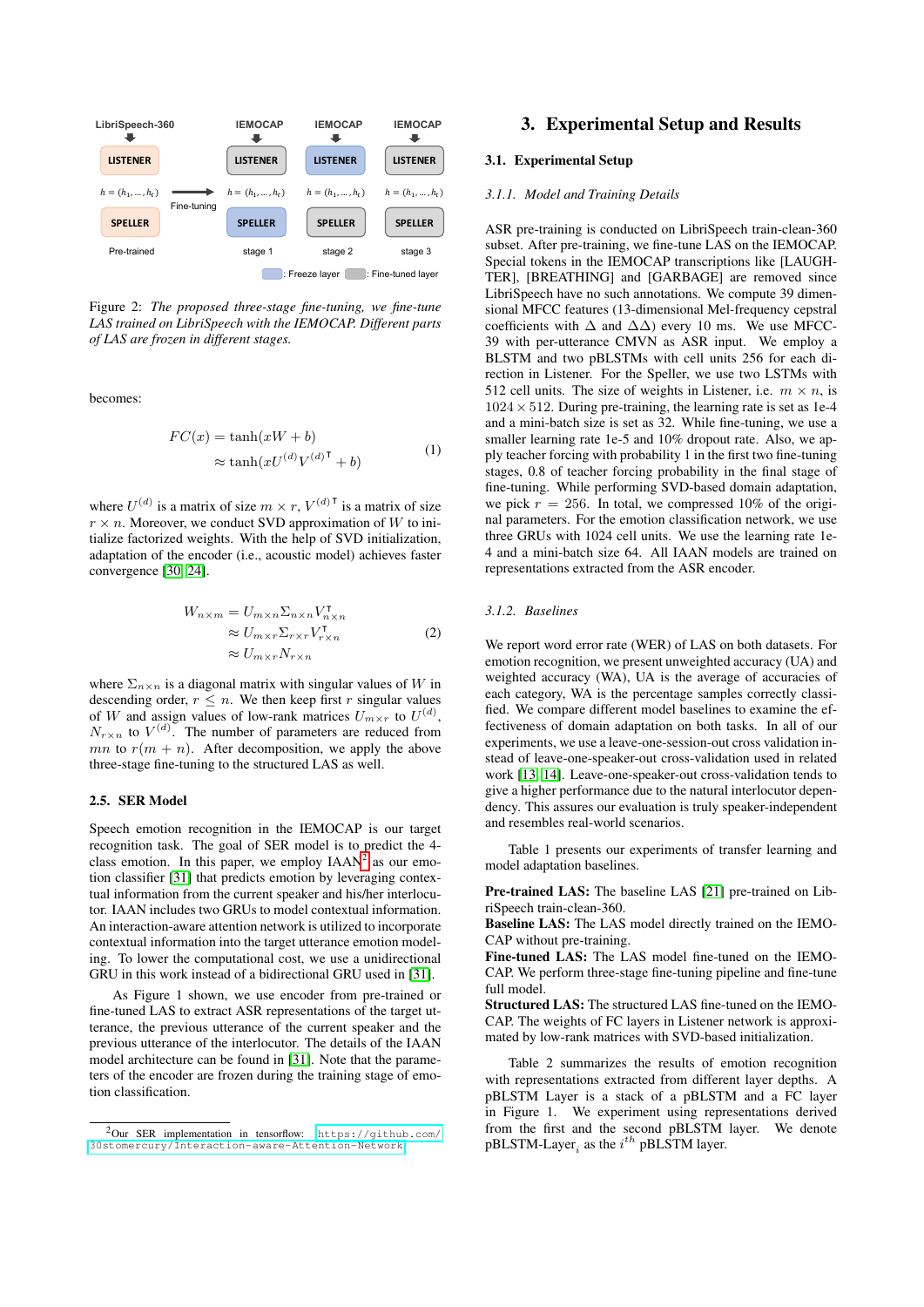| Dataset        | Model                                                                      | WER                          | WA                           | UA                           |
|----------------|----------------------------------------------------------------------------|------------------------------|------------------------------|------------------------------|
|                | $LibriSpecch$   Pre-trained LAS                                            | 26.2                         |                              |                              |
| <b>IEMOCAP</b> | Baseline LAS<br>Pre-trained LAS<br>Fine-tuned LAS<br><b>Structured LAS</b> | 97.7<br>80.4<br>58.2<br>56.4 | 27.9<br>61.3<br>62.5<br>63.1 | 28.1<br>62.3<br>64.4<br>64.4 |

Table 1: *The performance of ASR and SER tasks on both datasets.*

#### 3.2. Results and Analysis

#### *3.2.1. ASR Performance*

The ASR performance of different baselines are shown in Table 1. Pre-trained LAS obtains 24.9% and 26.2% in WER on LibriSpeech dev and test sets respectively, we only present the result on test set. Pre-trained LAS obtains 80.4% WER on the IEMOCAP, 17.3% relative improvement over Baseline LAS. With three-stage fine-tuning pipeline, Fine-tuned LAS reaches 58.2% with relative 22.2% improvement over Pre-trained LAS. Furthermore, by applying SVD-based adaptation on the encoder, Structured LAS achieves 1.8% relative improvement in WER over Fine-tuned LAS.

#### *3.2.2. SER Performance*

Regarding the performance using ASR representations on the 4 class emotion classification task, we compared representations from different LAS models. We find that the performance of ASR models are correlated to emotion recognition accuracy. From Table 1, Baseline LAS only obtains 28.1% in UA. With the help of transfer learning, Pre-trained LAS obtains 62.3% in UA with a relative 34.2% improvement over Baseline LAS. After fine-tuning, Fine-tuned LAS obtains 64.6% in UA, outperforming Pre-trained LAS 2.3% relative. While Structured LAS obtains improvement over Fine-tuned LAS in ASR performance, its performance on SER task, 64.6%, 63.1% in UA and WA, shows only little improvement over Fine-tuned LAS. Finally, from Table 2, representations extracted from the lower layer of Fine-tuned LAS achieves the best 64.7% WA, from the lower of layer Structured LAS achieves the best 66.0% in UA.

#### *3.2.3. Effect of Adaptation*

In this section, we analyze the effect on the quality of different adapted ASR representations for SER. Observed from Table 1, Baseline LAS shows poor performance in both tasks, showing the challenge of training a target-only E2E ASR on a smallscale dataset. On the other hand, Pre-trained LAS outperforms Baseline LAS due to its better characterization of speech signals obtained from a larger scale ASR database (Pre-trained LAS obtains 26.2% WER in LibriSpeech while WER of Pre-trained LAS on the IEMOCAP is still high). This indicates that ASR model pre-trained on a relatively sufficient amount of source speech data (360 hours) is capable of capturing rich emotional cues that can be used as input for emotion recognition.

However, the problem of acoustic mismatch still remains. From Table 1, with the help of three-stage fine-tuning, the ASR performance of Fine-tuned LAS on the IEMOCAP is significantly improved. The fine-tuning pipeline enables both acoustic model and language model to better adapt to the IEMOCAP. Consequently, Fine-tuned LAS can extract domain-specific information based on the pre-trained LAS, achieving 64.4% UA in the downstream emotion recognition task along with a rel-

| Model                 | Layers                                        | WA                  | UA           |
|-----------------------|-----------------------------------------------|---------------------|--------------|
| Fine-tuned LAS        | $pBLSTM-Layer_1$<br>pBLSTM-Layer <sub>2</sub> | 64.7<br>$62.5$ 64.4 | 65.8         |
| <b>Structured LAS</b> | $pBLSTM-Layer_1$<br>pBLSTM-Layer <sub>2</sub> | 64.0<br>63.1        | 66.0<br>64.4 |

Table 2: *Comparisons of representations from different depths of ASR models.*

ative improvement of 22.2% in WER. Moreover, a compact model adaptation technique, SVD-based model adaptation, is experimented to investigate its contribution to ASR representation. Despite the better performance of Structured LAS in ASR task, i.e., 1.8% improvement over Fine-tuned LAS, Structured LAS shows no improvement in SER task. We hypothesize that the reason is the choice of rank parameter used in our low-rank approximation. In this work, we set the rank  $r = 256$  for matrix decomposition. However, pruning too many singular values may lose useful information that benefits downstream tasks such as SER. While Structured LAS exhibits no improvement in SER task, it achieves higher ASR and similar SER performance with much fewer parameters compared with LAS fine-tuned on full model.

# *3.2.4. Effect of Lower-Layer Representations*

Instead of using the ASR representations after the two pBLSTM layers, we investigate representations extracted from a lower layer of LAS, i.e., the first pBLSTM layer. From Table 1,  $\text{pBLSTM-Layer}_{1}$  outperforms  $\text{pBLSTM-Layer}_{2}$  in Fine-tuned LAS and Structured LAS. Representations from a deeper layer degrade the emotion recognition accuracy, which suggests that deeper layers of ASR may contain less emotional information. This result may be attributed to the mismatch between the transcript of LibriSpeech and the IEMOCAP. For example, annotations in the IEMOCAP such as [LAUGHTER] and [BREATH] are not labeled in LibriSpeech. The conversational language is naturally different from the read speech collected in LibriSpeech, which makes the layers adjacent to the decoder carry less emotional content. Lower layers, however, offer better representations for emotion recognition potentially as they target less on directly mapping to character sequences, i.e., the acoustic properties such as emotion characteristics are preserved.

# 4. Conclusions

In this paper, we present an ASR-based representation that can be used for speech emotion recognition. We improve the pretrained ASR encoder and show the contribution of domain adaptation approaches to both ASR and SER performance in the IEMOCAP. LAS with three-stage fine-tuning and SVD-based adaptation present a significant improvement over pre-trained model in both tasks. Besides, we demonstrate that pre-trained ASR can achieve comparable performance on SER task without the need to train on thousands of hours of ASR data. In the future, we would like to investigate the influence of decomposition rank on both ASR and SER tasks. Also, we are interested in devising other adaptation approaches to better improve the ASR and SER performance. Another immediate step is to investigate the effect that the quantity and the type of ASR data could have on SER tasks.